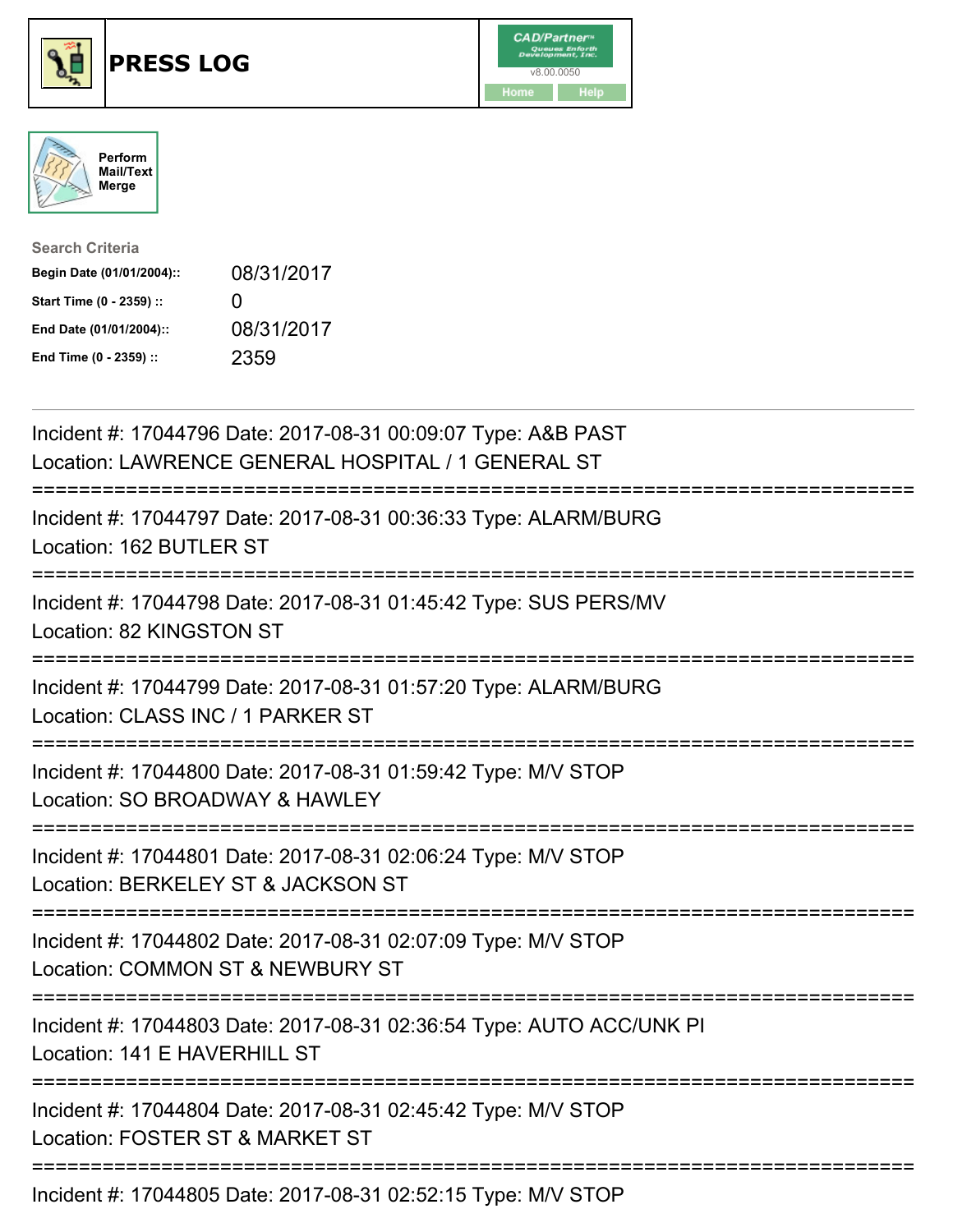Location: SHATTUCK ST

| Incident #: 17044806 Date: 2017-08-31 03:09:44 Type: M/V STOP<br>Location: LAWRENCE ST & STEARNS AV     |
|---------------------------------------------------------------------------------------------------------|
| Incident #: 17044807 Date: 2017-08-31 03:24:59 Type: M/V STOP<br>Location: 205 BROADWAY                 |
| Incident #: 17044808 Date: 2017-08-31 03:33:29 Type: M/V STOP<br>Location: AMESBURY ST & HAVERHILL ST   |
| Incident #: 17044809 Date: 2017-08-31 04:20:05 Type: STOL/MV/PAS<br>Location: 11 KENNETH ST             |
| Incident #: 17044810 Date: 2017-08-31 04:21:16 Type: NOTIFICATION<br>Location: 62 THORNDIKE ST #1 FL 1  |
| Incident #: 17044811 Date: 2017-08-31 04:48:45 Type: M/V STOP<br>Location: SO UNION & MERRIMACK         |
| Incident #: 17044812 Date: 2017-08-31 05:47:39 Type: ALARM/BURG<br>Location: WALGREENS / 220 S BROADWAY |
| Incident #: 17044813 Date: 2017-08-31 06:02:10 Type: M/V STOP<br>Location: S BROADWAY & SALEM ST        |
| Incident #: 17044814 Date: 2017-08-31 06:20:32 Type: MV/BLOCKING<br>Location: 91 BUNKERHILL ST          |
| Incident #: 17044815 Date: 2017-08-31 06:27:44 Type: LARCENY/MV/PAST<br>Location: 489 S BROADWAY        |
| Incident #: 17044816 Date: 2017-08-31 06:30:39 Type: AUTO ACC/NO PI<br>Location: 779 ESSEX ST           |
| Incident #: 17044817 Date: 2017-08-31 06:46:36 Type: AUTO ACC/NO PI<br>Location: 138 MT VERNON ST       |
| Incident #: 17044818 Date: 2017-08-31 06:58:43 Type: M/V STOP<br>Location: BROADWAY & LOWELL ST         |
| Incident #: 17044819 Date: 2017-08-31 07:08:25 Type: RECOV/STOL/MV                                      |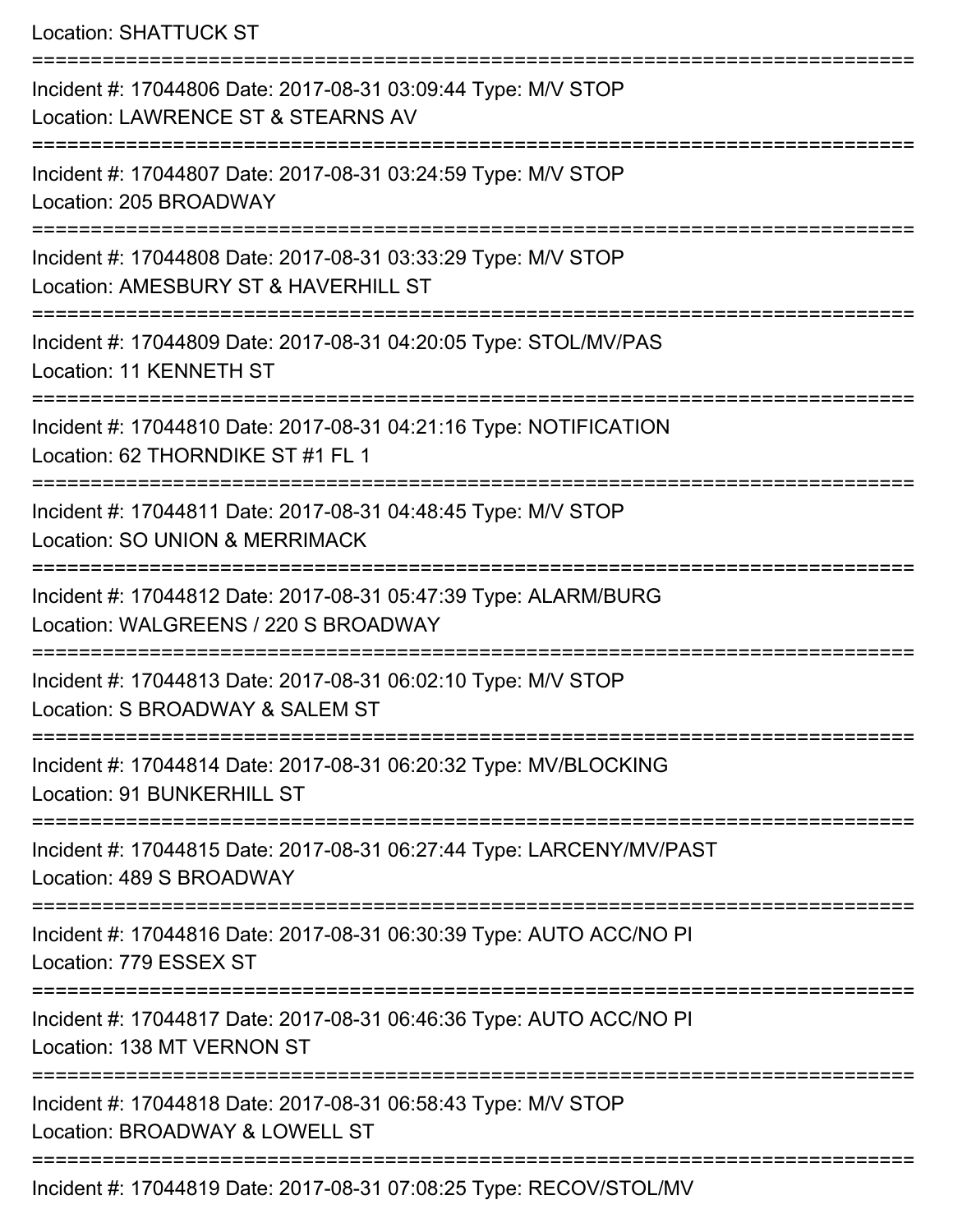| Incident #: 17044820 Date: 2017-08-31 07:10:48 Type: PARK & WALK<br>Location: 205 BROADWAY                     |
|----------------------------------------------------------------------------------------------------------------|
| Incident #: 17044821 Date: 2017-08-31 07:24:13 Type: SUS PERS/MV<br>Location: CANAL ST & MARSTON ST            |
| Incident #: 17044822 Date: 2017-08-31 07:41:16 Type: M/V STOP<br>Location: MT VERNON ST & S BROADWAY           |
| Incident #: 17044823 Date: 2017-08-31 07:48:59 Type: M/V STOP<br>Location: MT VERNON ST & S BROADWAY           |
| Incident #: 17044824 Date: 2017-08-31 07:59:50 Type: M/V STOP<br>Location: MT VERNON ST & S BROADWAY           |
| Incident #: 17044825 Date: 2017-08-31 08:01:03 Type: AUTO ACC/NO PI<br>Location: 240 ANDOVER ST                |
| Incident #: 17044826 Date: 2017-08-31 08:10:27 Type: M/V STOP<br>Location: MT VERNON ST & S BROADWAY           |
| Incident #: 17044828 Date: 2017-08-31 08:15:42 Type: MAL DAMAGE<br>Location: PARK ST & TRENTON ST              |
| Incident #: 17044827 Date: 2017-08-31 08:15:59 Type: ALARM/BURG<br>Location: GUEVARD RESIDENCE / 665 LOWELL ST |
| Incident #: 17044829 Date: 2017-08-31 08:26:06 Type: INVESTIGATION<br>Location: 90 LOWELL ST                   |
| Incident #: 17044830 Date: 2017-08-31 08:28:08 Type: M/V STOP<br>Location: MT VERNON ST & S BROADWAY           |
| Incident #: 17044831 Date: 2017-08-31 08:30:02 Type: TOW OF M/V<br>Location: CHANDLER ST & MEDFORD ST          |
| Incident #: 17044832 Date: 2017-08-31 08:31:21 Type: THREATS<br>Location: 12 ATKINSON ST                       |
| Incident #: 17044833 Date: 2017-08-31 08:32:43 Type: DRUG VIO                                                  |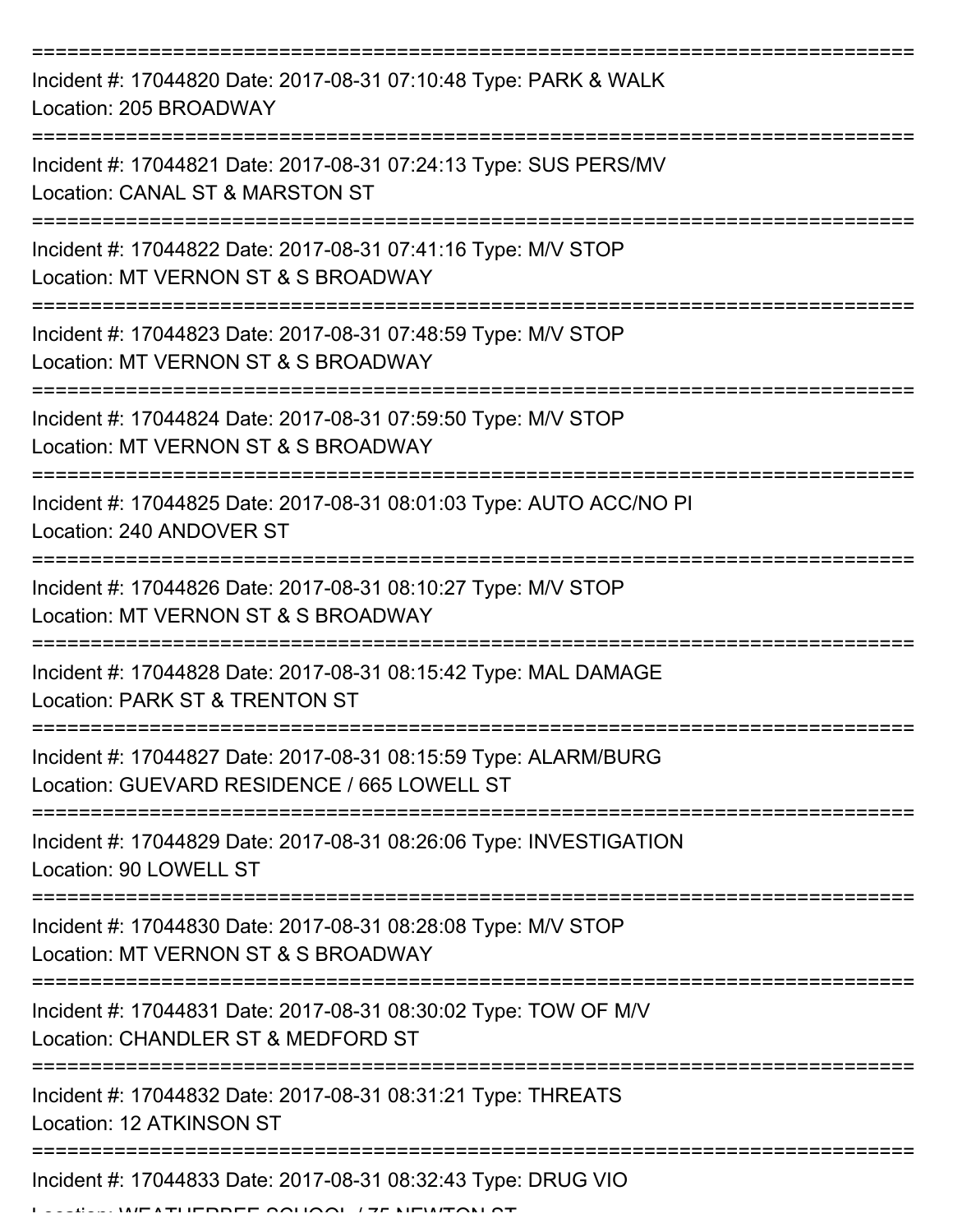| Incident #: 17044834 Date: 2017-08-31 08:38:42 Type: M/V STOP<br>Location: 90 LOWELL ST                |
|--------------------------------------------------------------------------------------------------------|
| Incident #: 17044835 Date: 2017-08-31 09:25:36 Type: PARK & WALK<br>Location: BRADFORD ST & BROADWAY   |
| Incident #: 17044836 Date: 2017-08-31 09:29:39 Type: COURT DOC SERVE<br>Location: 257 BROADWAY #1      |
| Incident #: 17044837 Date: 2017-08-31 09:42:30 Type: AUTO ACC/NO PI<br>Location: MONMOUTH ST & PARK ST |
| Incident #: 17044838 Date: 2017-08-31 09:45:07 Type: SUS PERS/MV<br>Location: BROADWAY & LOWELL ST     |
| Incident #: 17044839 Date: 2017-08-31 10:06:13 Type: TOW OF M/V<br>Location: 17 WILMOT ST              |
| Incident #: 17044840 Date: 2017-08-31 10:08:12 Type: M/V STOP<br>Location: OSGOOD ST & SALEM ST        |
| Incident #: 17044841 Date: 2017-08-31 10:08:29 Type: M/V STOP<br>Location: LEXINGTON ST & MYRTLE ST    |
| Incident #: 17044842 Date: 2017-08-31 10:13:03 Type: LARCENY/PAST<br>Location: 450 HAVERHILL ST        |
| Incident #: 17044843 Date: 2017-08-31 10:20:55 Type: M/V STOP<br>Location: 174 E HAVERHILL ST          |
| Incident #: 17044844 Date: 2017-08-31 10:22:16 Type: UNKNOWN PROB<br>Location: 194 GARDEN ST           |
| Incident #: 17044845 Date: 2017-08-31 10:25:13 Type: M/V STOP<br><b>Location: SWAN ST</b>              |
| Incident #: 17044846 Date: 2017-08-31 10:28:27 Type: PARK & WALK<br>Location: BRADFORD ST & BROADWAY   |
| Incident #: 17044847 Date: 2017-08-31 10:37:44 Type: TOW/REPOSSED                                      |

Location: TOW / 40 WASHINGTON ST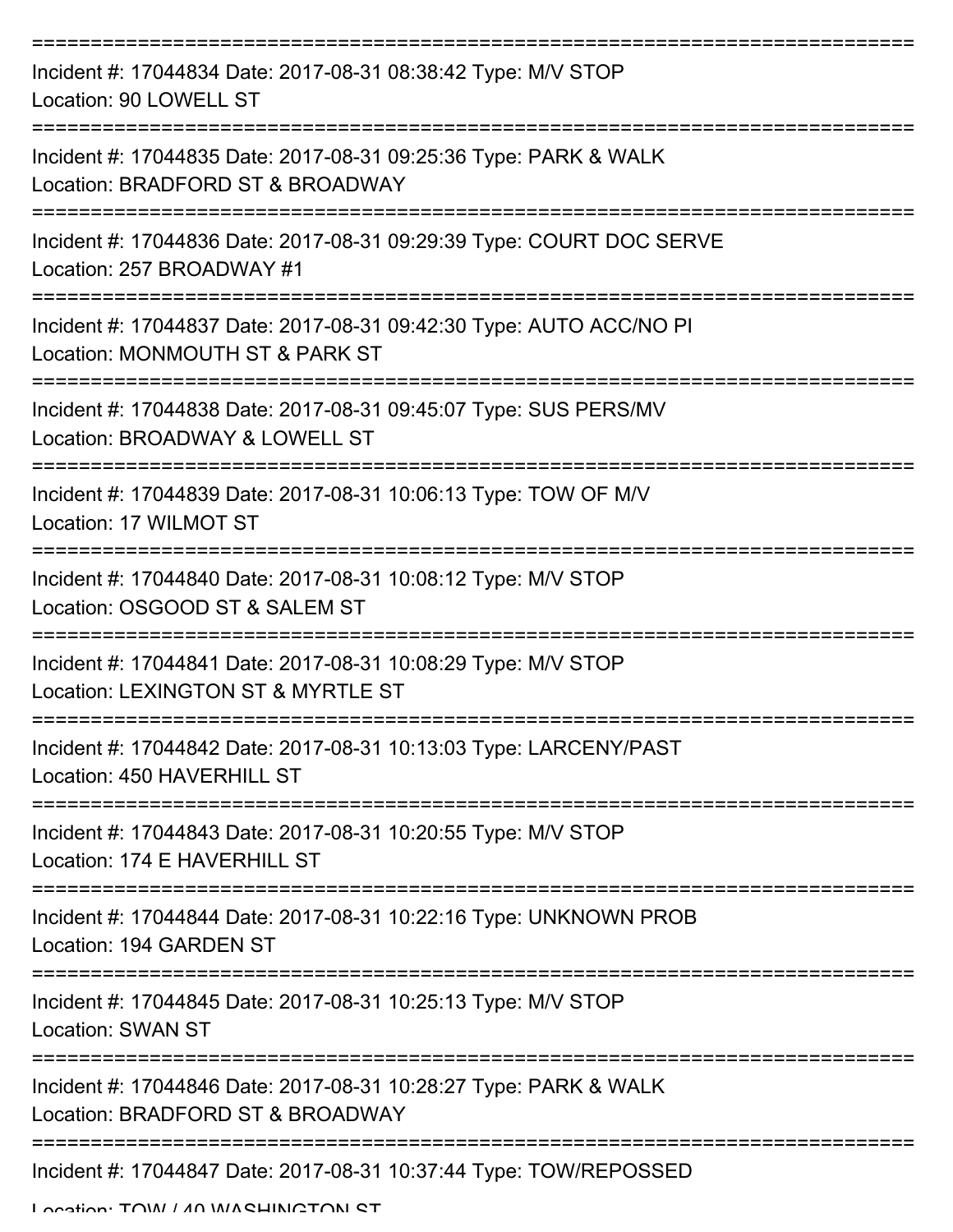| Incident #: 17044849 Date: 2017-08-31 10:44:03 Type: ALARM/HOLD<br>Location: NORTH EAST REHAB / 354 MERRIMACK ST |
|------------------------------------------------------------------------------------------------------------------|
| Incident #: 17044848 Date: 2017-08-31 10:44:13 Type: WOMAN DOWN<br>Location: TOW / 2 APPLETON ST                 |
| Incident #: 17044850 Date: 2017-08-31 10:48:13 Type: INVEST CONT<br>Location: 141 AMESBURY ST #602               |
| Incident #: 17044851 Date: 2017-08-31 10:54:35 Type: AUTO ACC/NO PI<br>Location: 399 CANAL ST                    |
| Incident #: 17044852 Date: 2017-08-31 11:20:12 Type: LARCENY/PAST<br><b>Location: PHILLIPS ST</b>                |
| Incident #: 17044853 Date: 2017-08-31 11:20:30 Type: SUS PERS/MV<br>Location: 6 ENDICOTT ST                      |
| Incident #: 17044854 Date: 2017-08-31 11:24:25 Type: ALARM/BURG<br>Location: ROTH RESD / 115 FERRY ST #APT 1     |
| Incident #: 17044855 Date: 2017-08-31 11:32:42 Type: SUS PERS/MV<br>Location: HAMPSHIRE ST & MYRTLE ST           |
| Incident #: 17044856 Date: 2017-08-31 11:36:28 Type: M/V STOP<br>Location: HAVERHILL ST & JACKSON ST             |
| Incident #: 17044857 Date: 2017-08-31 11:46:50 Type: DRUG VIO<br>Location: 63 FLORENCE AV                        |
| Incident #: 17044858 Date: 2017-08-31 11:48:24 Type: SUICIDE ATTEMPT<br>Location: 374 AMES ST                    |
| Incident #: 17044859 Date: 2017-08-31 12:04:52 Type: TOW OF M/V<br>Location: 70 E HAVERHILL ST                   |
| Incident #: 17044860 Date: 2017-08-31 12:06:20 Type: M/V STOP<br><b>Location: MAGNOLIA ST</b>                    |
| Incident #: 17044861 Date: 2017-08-31 12:11:37 Type: ALARM/BURG<br>Location: CONCORDIA LOUNGE / 1 E PLATT ST     |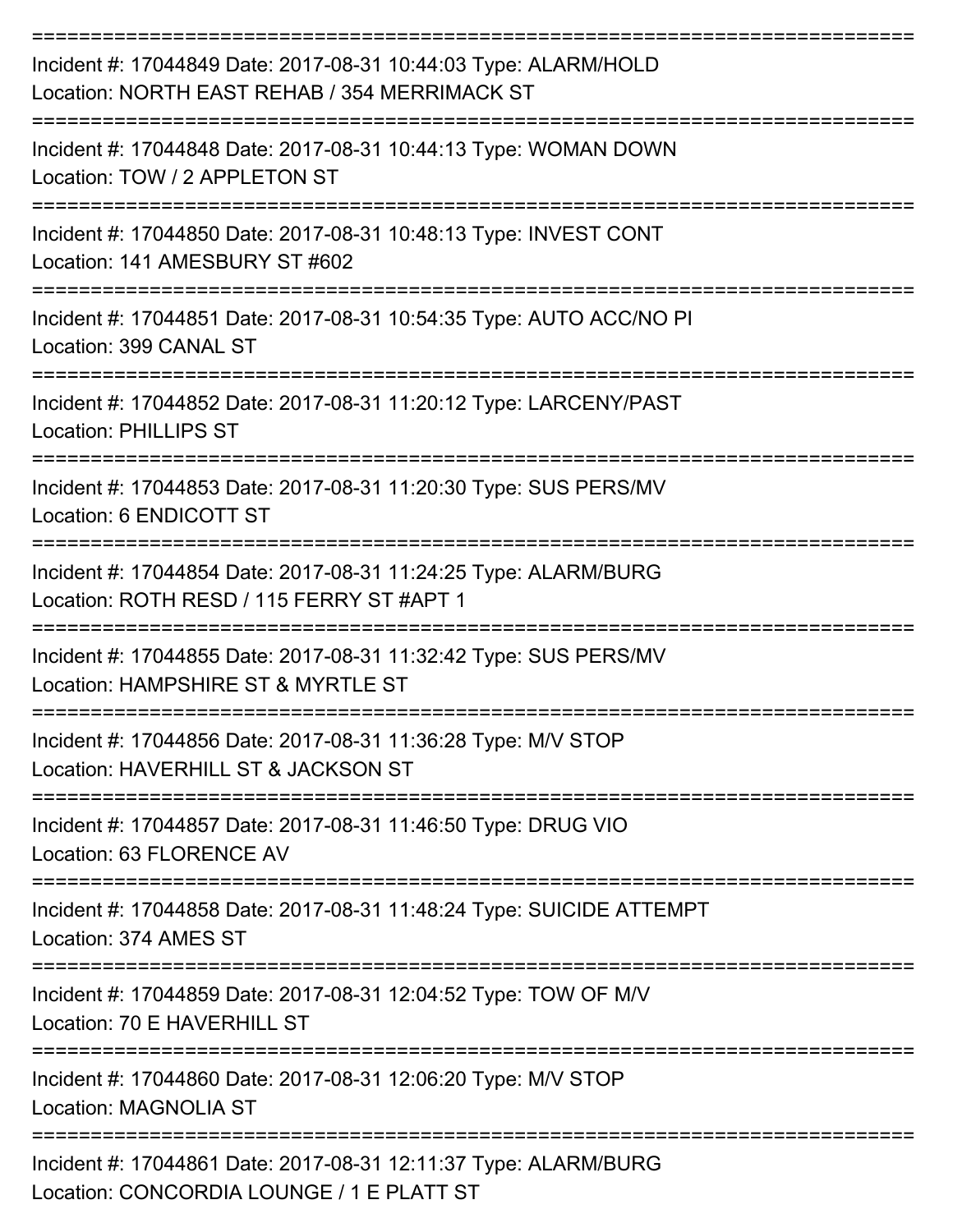| Incident #: 17044862 Date: 2017-08-31 12:17:04 Type: AUTO ACC/NO PI<br>Location: FARNHAM ST & PARKER ST                         |
|---------------------------------------------------------------------------------------------------------------------------------|
| :=========================<br>Incident #: 17044863 Date: 2017-08-31 12:21:33 Type: DISTURBANCE<br>Location: 210 PHILLIPS ST     |
| Incident #: 17044864 Date: 2017-08-31 12:31:07 Type: M/V STOP<br>Location: 429 LOWELL ST<br>=================================== |
| Incident #: 17044865 Date: 2017-08-31 12:35:06 Type: UNATENEDCHILD<br>Location: 159 LAWRENCE ST                                 |
| Incident #: 17044866 Date: 2017-08-31 12:40:54 Type: CK WELL BEING<br>Location: 31 LEONARD AV<br>============================== |
| Incident #: 17044867 Date: 2017-08-31 12:47:47 Type: ANIMAL COMPL<br>Location: 103 JACKSON ST #4                                |
| Incident #: 17044870 Date: 2017-08-31 13:03:58 Type: DISTURBANCE<br>Location: OLD HIGH SCHOOL / 233 HAVERHILL ST                |
| Incident #: 17044868 Date: 2017-08-31 13:04:15 Type: UNWANTEDGUEST<br>Location: OLD HIGH SCHOOL / 233 HAVERHILL ST              |
| Incident #: 17044869 Date: 2017-08-31 13:05:17 Type: M/V STOP<br>Location: 36 HANCOCK ST                                        |
| Incident #: 17044871 Date: 2017-08-31 13:09:48 Type: SEIZED PROP<br>Location: LAWRENCE HIGH SCHOOL / 70 N PARISH RD             |
| Incident #: 17044872 Date: 2017-08-31 13:14:35 Type: M/V STOP<br>Location: BODWELL ST & GREENWOOD ST                            |
| Incident #: 17044873 Date: 2017-08-31 13:25:17 Type: INVESTIGATION<br>Location: 90 LOWELL ST                                    |
| Incident #: 17044874 Date: 2017-08-31 13:33:54 Type: TOW OF M/V<br>Location: 100 E HAVERHILL ST]                                |
| Incident #: 17044875 Date: 2017-08-31 13:34:59 Type: INVEST CONT<br>Location: 65 WARREN ST                                      |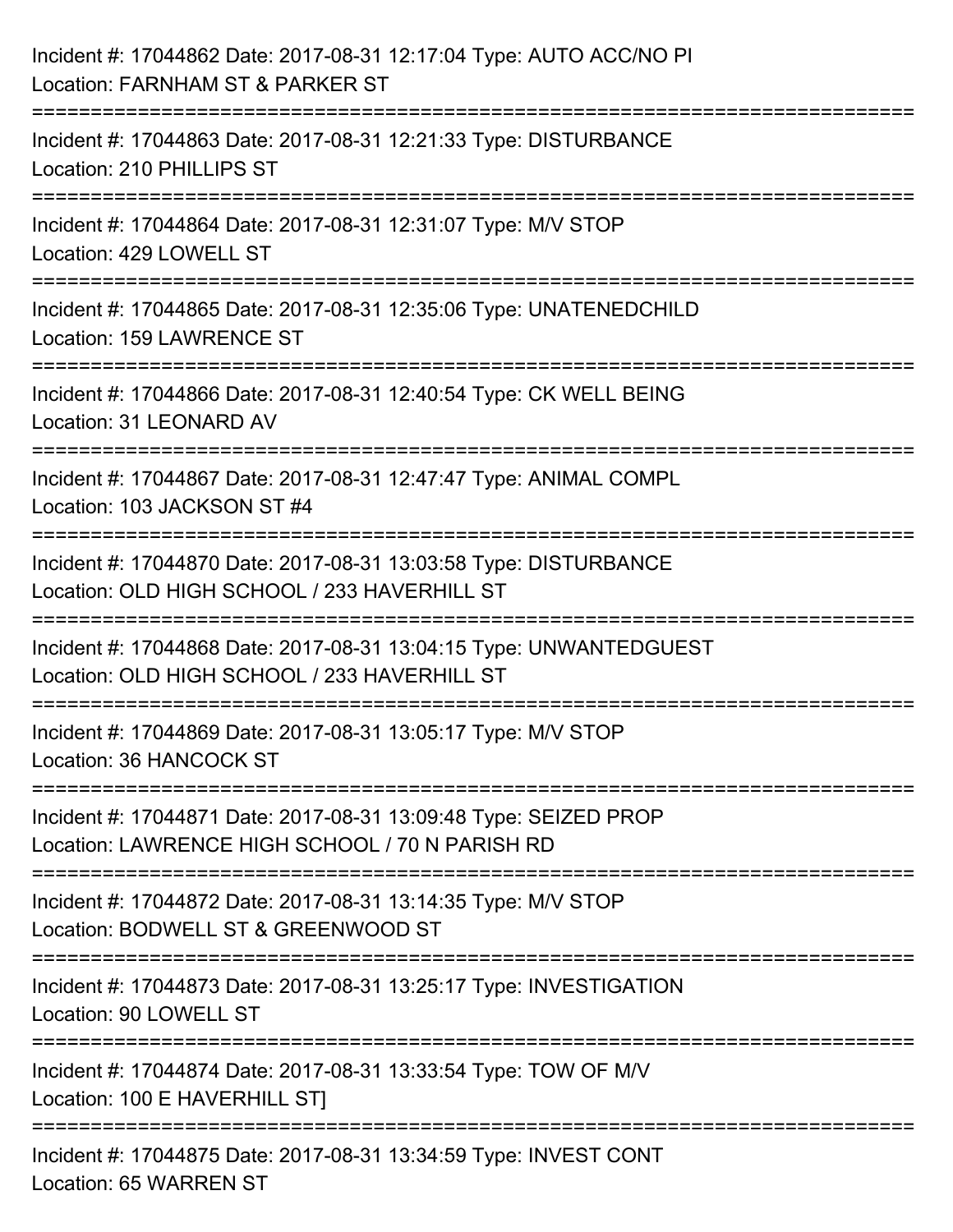| Incident #: 17044876 Date: 2017-08-31 13:35:37 Type: INVEST CONT<br>Location: 450 HAVERHILL ST                                                           |
|----------------------------------------------------------------------------------------------------------------------------------------------------------|
| :=====================<br>Incident #: 17044877 Date: 2017-08-31 13:44:01 Type: INVESTIGATION<br>Location: 95 WARWICK ST                                  |
| Incident #: 17044878 Date: 2017-08-31 13:53:37 Type: LOCKOUT<br>Location: 499 HAVERHILL ST #2<br>===========================                             |
| Incident #: 17044879 Date: 2017-08-31 13:56:55 Type: INVEST CONT<br>Location: 495 HAMPSHIRE ST                                                           |
| Incident #: 17044880 Date: 2017-08-31 13:59:08 Type: LARCENY/PAST<br><b>Location: 1 GENERAL ST</b>                                                       |
| Incident #: 17044881 Date: 2017-08-31 14:00:35 Type: M/V STOP<br>Location: 128 BAILEY ST                                                                 |
| Incident #: 17044882 Date: 2017-08-31 14:01:31 Type: THREATS<br>Location: 75 NEWTON ST<br>:===================================                           |
| Incident #: 17044883 Date: 2017-08-31 14:15:20 Type: 209A/SERVE<br>Location: 127 MAY ST                                                                  |
| Incident #: 17044884 Date: 2017-08-31 14:22:05 Type: 209A/SERVE<br>Location: 34 LAKE ST                                                                  |
| Incident #: 17044885 Date: 2017-08-31 14:25:11 Type: SPECIAL CHECK<br>Location: PEMBERTON PARK / null                                                    |
| Incident #: 17044886 Date: 2017-08-31 14:25:27 Type: HIT & RUN M/V<br>Location: SAL'S RESTURANT / 354 MERRIMACK ST<br>---------------------------------- |
| Incident #: 17044887 Date: 2017-08-31 14:27:33 Type: M/V STOP<br>Location: LAWRENCE ST & MAPLE ST                                                        |
| Incident #: 17044889 Date: 2017-08-31 14:31:32 Type: DRUG OVERDOSE<br>Location: CVS / 266 BROADWAY                                                       |
| Incident #: 17044888 Date: 2017-08-31 14:33:44 Type: INVEST CONT<br>Location: 9 BARNARD RD                                                               |

===========================================================================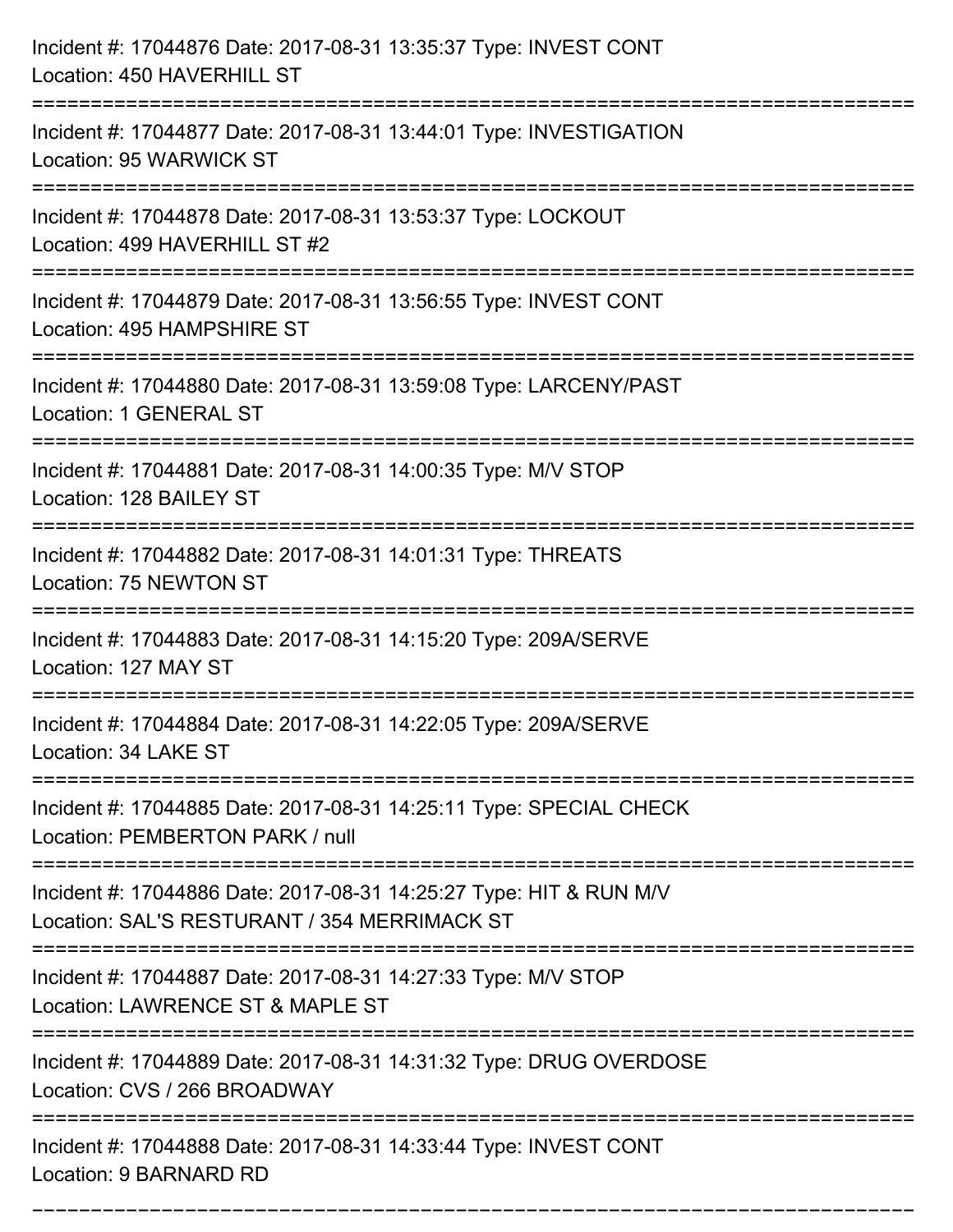| Incident #: 17044890 Date: 2017-08-31 14:34:33 Type: DISTURBANCE<br>Location: 50 MARSTON ST FL 1STFL                  |
|-----------------------------------------------------------------------------------------------------------------------|
| Incident #: 17044892 Date: 2017-08-31 14:38:24 Type: MISSING PERS<br>Location: 266 PROSPECT ST                        |
| Incident #: 17044891 Date: 2017-08-31 14:38:35 Type: INVESTIGATION<br>Location: LAWRENCE HIGH SCHOOL / 70 N PARISH RD |
| Incident #: 17044894 Date: 2017-08-31 14:40:40 Type: UNATENEDCHILD<br>Location: 12 WILLOW ST FL 1STFL                 |
| Incident #: 17044893 Date: 2017-08-31 14:40:55 Type: 209A/SERVE<br>Location: 3 NEWTON ST                              |
| Incident #: 17044895 Date: 2017-08-31 14:42:56 Type: 209A/SERVE<br>Location: 20 BERESFORD ST                          |
| Incident #: 17044896 Date: 2017-08-31 14:45:11 Type: MISSING PERS<br>Location: 5 JACKSON CT                           |
| Incident #: 17044897 Date: 2017-08-31 14:54:38 Type: INVEST CONT<br>Location: 20 LOUISBERG ST                         |
| Incident #: 17044898 Date: 2017-08-31 14:59:23 Type: 209A/SERVE<br>Location: 2 INMAN ST                               |
| Incident #: 17044899 Date: 2017-08-31 15:05:49 Type: INVEST CONT<br>Location: 12 KINGSTON ST                          |
| Incident #: 17044900 Date: 2017-08-31 15:10:23 Type: SHOTS FIRED<br>Location: 541 HAVERHILL ST                        |
| Incident #: 17044901 Date: 2017-08-31 15:15:12 Type: SUS PERS/MV<br>Location: MANCHESTER ST & @ROTARY                 |
| Incident #: 17044902 Date: 2017-08-31 15:24:42 Type: M/V STOP<br>Location: FRANKLIN ST & LOWELL ST                    |
| Incident #: 17044903 Date: 2017-08-31 15:32:04 Type: DRUG VIO<br>Location: 15 UNION ST                                |
|                                                                                                                       |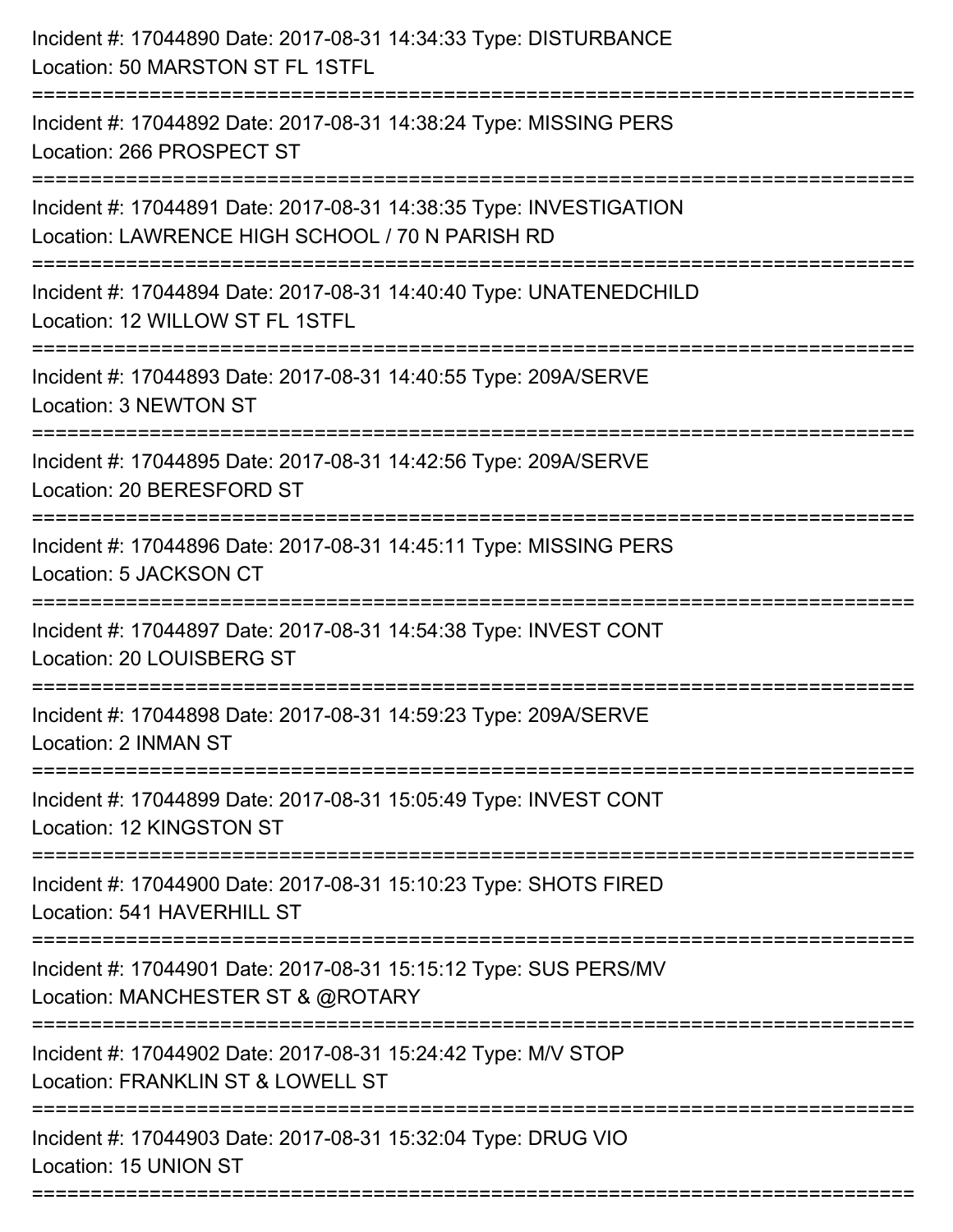Location: KNOX ST & THORNDIKE ST =========================================================================== Incident #: 17044905 Date: 2017-08-31 15:36:10 Type: SUS PERS/MV Location: 408 BROADWAY =========================================================================== Incident #: 17044906 Date: 2017-08-31 15:41:10 Type: M/V STOP Location: CANAL ST & UNION ST =========================================================================== Incident #: 17044907 Date: 2017-08-31 15:48:13 Type: SUS PERS/MV Location: N PARISH RD =========================================================================== Incident #: 17044908 Date: 2017-08-31 15:52:12 Type: MISSING PERS Location: LAWRENCE HIGH SCHOOL / 71 N PARISH RD =========================================================================== Incident #: 17044909 Date: 2017-08-31 15:59:22 Type: CK WELL BEING Location: 21 SAXONIA AV #1 =========================================================================== Incident #: 17044910 Date: 2017-08-31 16:03:00 Type: A&B PAST Location: 800 ESSEX ST =========================================================================== Incident #: 17044911 Date: 2017-08-31 16:04:36 Type: M/V STOP Location: FRANKLIN ST & VALLEY ST =========================================================================== Incident #: 17044912 Date: 2017-08-31 16:08:44 Type: M/V STOP Location: BRADFORD ST & FRANKLIN ST =========================================================================== Incident #: 17044913 Date: 2017-08-31 16:09:42 Type: ABAND MV Location: BOAT RAMP / null =========================================================================== Incident #: 17044914 Date: 2017-08-31 16:10:30 Type: DRUG VIO Location: 190 LAWRENCE ST =========================================================================== Incident #: 17044916 Date: 2017-08-31 16:19:34 Type: LARCENY/PAST Location: LAWRENCE PUBLIC LIBRARY / 51 LAWRENCE ST =========================================================================== Incident #: 17044915 Date: 2017-08-31 16:20:36 Type: M/V STOP Location: 35 S BROADWAY =========================================================================== Incident #: 17044917 Date: 2017-08-31 16:22:01 Type: ASSSIT AMBULANC Location: 324 AMES ST ===========================================================================

Incident #: 1704491818 Date: 2017 08 31 16:35:54 Type: M/V STOP: 1704561<br>.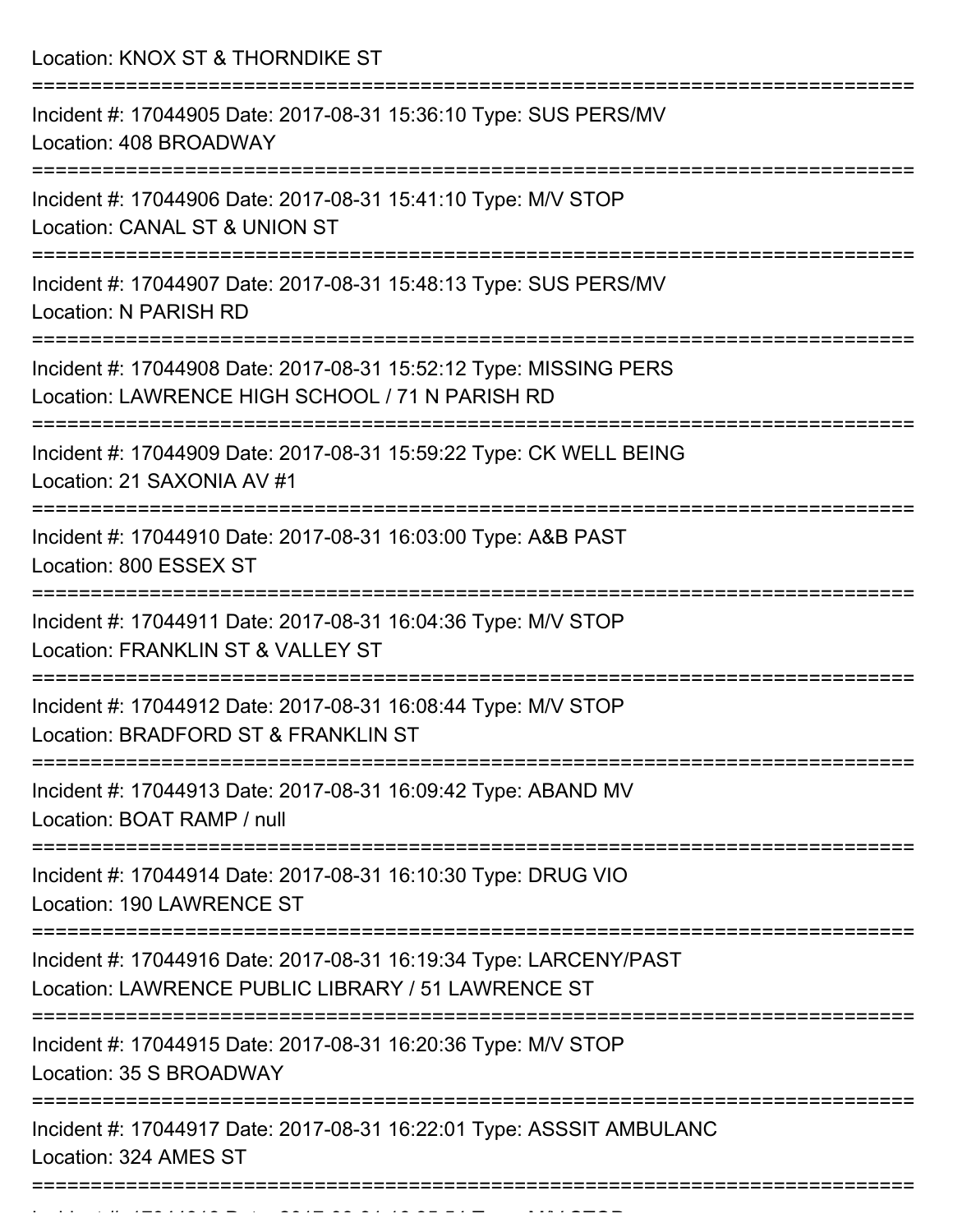Location: PROSPECT ST

| Incident #: 17044919 Date: 2017-08-31 16:38:02 Type: SPECIAL CHECK<br>Location: PEMBERTON PARK / null                        |
|------------------------------------------------------------------------------------------------------------------------------|
| Incident #: 17044920 Date: 2017-08-31 16:41:35 Type: DISABLED MV<br>Location: 35 S BROADWAY                                  |
| Incident #: 17044921 Date: 2017-08-31 16:52:13 Type: DISTURBANCE<br>Location: 165 S BROADWAY                                 |
| Incident #: 17044922 Date: 2017-08-31 16:53:44 Type: SUS PERS/MV<br>Location: 69 EXCHANGE ST                                 |
| Incident #: 17044923 Date: 2017-08-31 17:12:54 Type: CK WELL BEING<br>Location: 13 BOURQUE ST                                |
| Incident #: 17044924 Date: 2017-08-31 17:16:12 Type: AUTO ACC/NO PI<br>Location: MERRIMACK ST & S UNION ST<br>-------------- |
| Incident #: 17044925 Date: 2017-08-31 17:29:50 Type: NOISE ORD<br>Location: 214 BROADWAY                                     |
| Incident #: 17044926 Date: 2017-08-31 17:34:48 Type: GENERAL SERV<br>Location: 281 S BROADWAY FL 1                           |
| Incident #: 17044927 Date: 2017-08-31 17:43:51 Type: M/V STOP<br>Location: LAWRENCE ST & STEARNS AV                          |
| Incident #: 17044928 Date: 2017-08-31 17:54:16 Type: ALARM/BURG<br>Location: BOYS CLUB / 71 DUCKETT AV                       |
| Incident #: 17044929 Date: 2017-08-31 17:55:24 Type: DRUG VIO<br>Location: S BROADWAY                                        |
| Incident #: 17044930 Date: 2017-08-31 17:59:45 Type: MV/BLOCKING<br>Location: 106 SPRINGFIELD ST                             |
| Incident #: 17044931 Date: 2017-08-31 18:00:31 Type: MAL DAMAGE<br>Location: 296 AMES ST                                     |
|                                                                                                                              |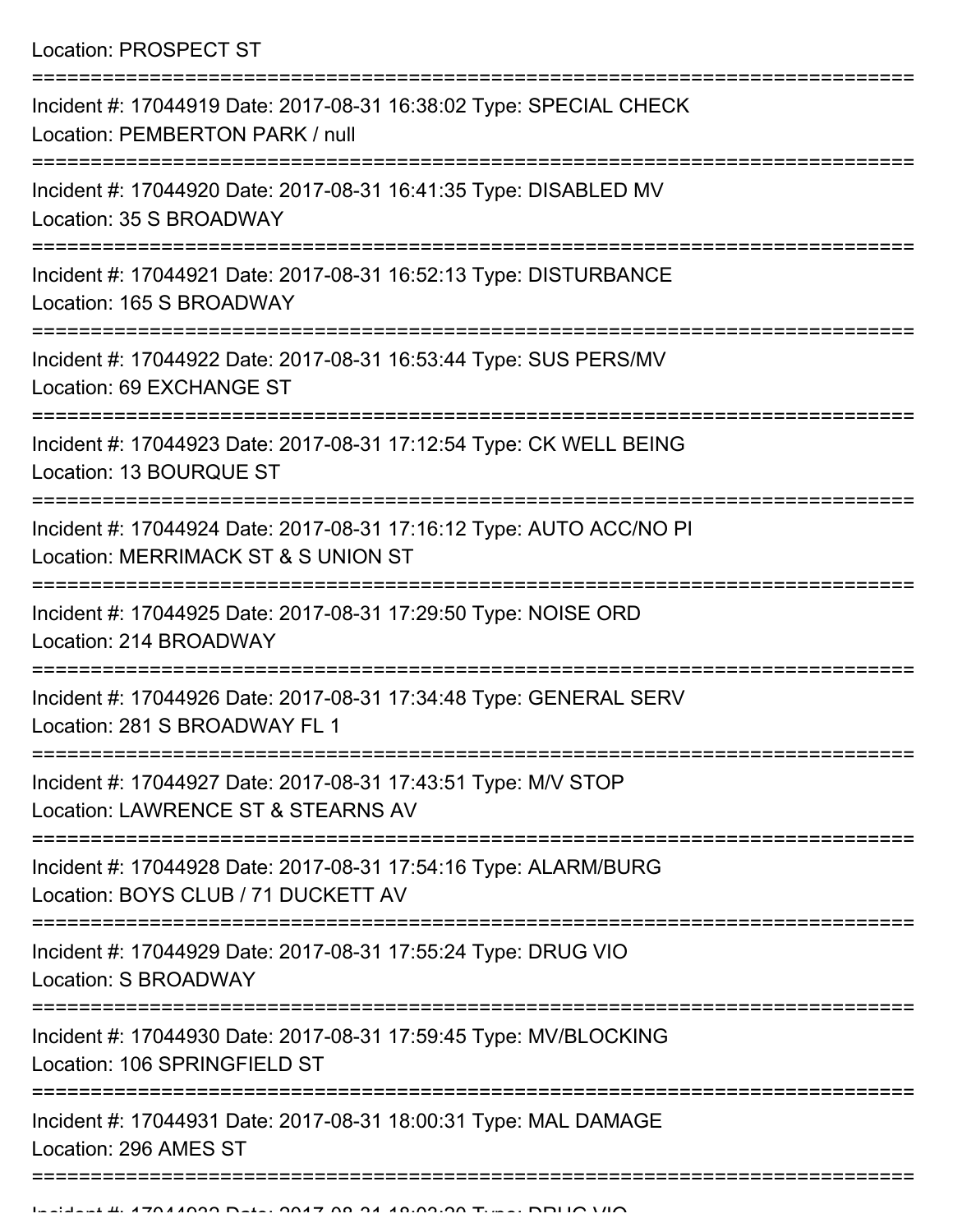Location: 2 FALMOUTH ST =========================================================================== Incident #: 17044933 Date: 2017-08-31 18:04:55 Type: SUS PERS/MV Location: FALLS BRIDGE / null =========================================================================== Incident #: 17044934 Date: 2017-08-31 18:11:02 Type: AUTO ACC/NO PI Location: S UNION ST & WINTHROP AV =========================================================================== Incident #: 17044935 Date: 2017-08-31 18:35:13 Type: M/V STOP Location: 200 PARKER ST =========================================================================== Incident #: 17044936 Date: 2017-08-31 18:46:29 Type: DRUG VIO Location: 202 BAILEY ST =========================================================================== Incident #: 17044937 Date: 2017-08-31 18:47:52 Type: 911 HANG UP Location: GEISLER STATE POOL / 50 HIGH ST =========================================================================== Incident #: 17044938 Date: 2017-08-31 18:49:35 Type: M/V STOP Location: 301 HAVERHILL ST =========================================================================== Incident #: 17044939 Date: 2017-08-31 19:00:05 Type: 209A/SERVE Location: 130 BAILEY ST =========================================================================== Incident #: 17044940 Date: 2017-08-31 19:05:38 Type: MAN DOWN Location: AMESBURY ST & COMMON ST =========================================================================== Incident #: 17044941 Date: 2017-08-31 19:06:33 Type: 209A/SERVE Location: 223 BAILEY ST =========================================================================== Incident #: 17044943 Date: 2017-08-31 19:13:09 Type: DRUG VIO Location: HAMPSHIRE ST & LAWRENCE ST =========================================================================== Incident #: 17044942 Date: 2017-08-31 19:14:16 Type: M/V STOP Location: 32 STEARNS AV =========================================================================== Incident #: 17044944 Date: 2017-08-31 19:15:57 Type: DISORDERLY Location: AMES ST & YALE ST =========================================================================== Incident #: 17044945 Date: 2017-08-31 19:21:53 Type: 209A/SERVE Location: 30 GREENWOOD ST ===========================================================================

Incident #: 17044946 Date: 2017-08-31 19:22:09 Type: THREATS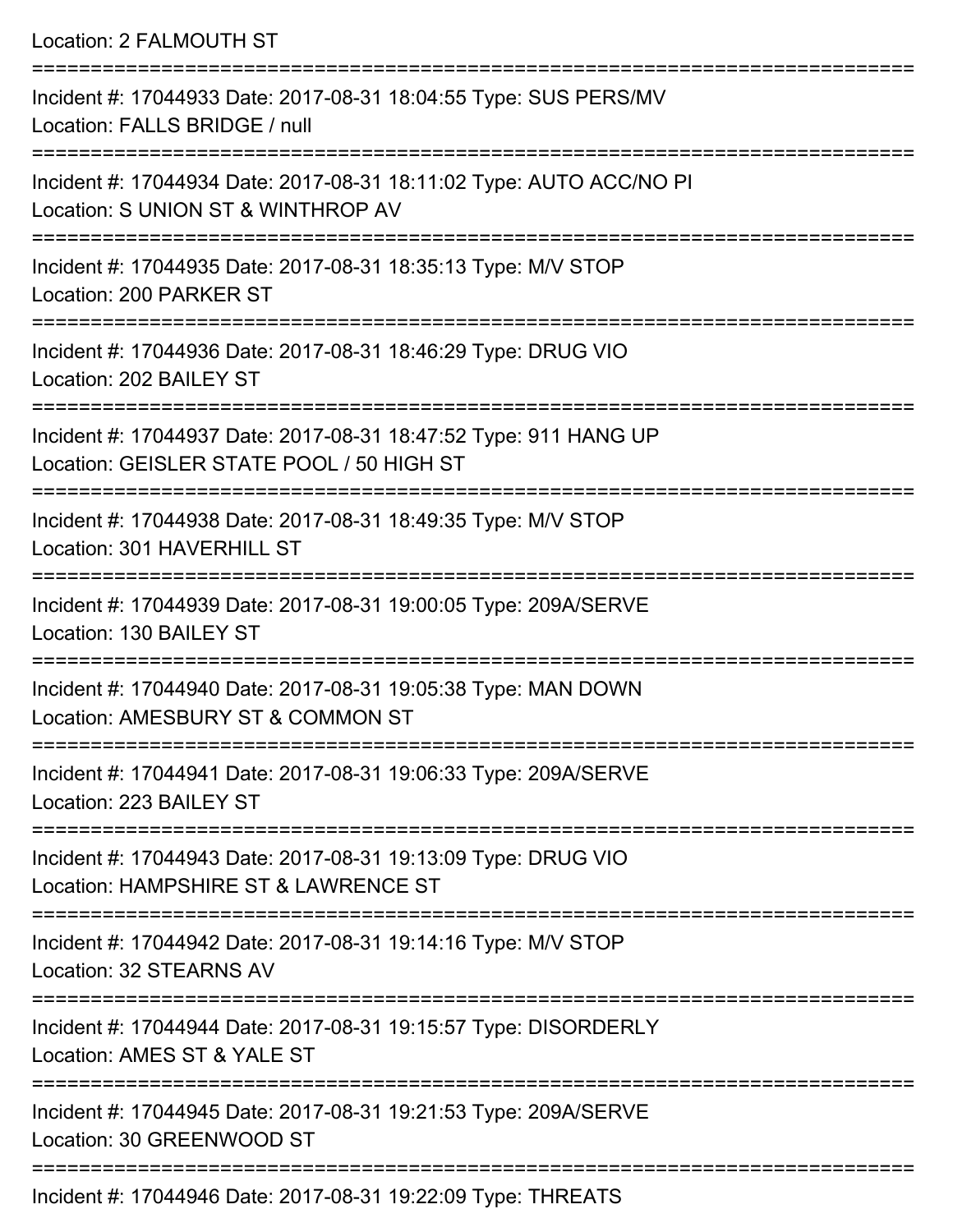| Incident #: 17044947 Date: 2017-08-31 19:25:11 Type: M/V STOP<br>Location: ARLINGTON ST & SARATOGA ST       |
|-------------------------------------------------------------------------------------------------------------|
| Incident #: 17044948 Date: 2017-08-31 19:26:20 Type: A&B PAST<br>Location: WALK IN / 66 FERRY ST            |
| Incident #: 17044949 Date: 2017-08-31 19:35:17 Type: FIGHT<br>Location: ARLINGTON SCHOOL / 150 ARLINGTON ST |
| Incident #: 17044950 Date: 2017-08-31 19:40:04 Type: DISTURBANCE<br>Location: MILTON ST & PROVIDENCE ST     |
| Incident #: 17044951 Date: 2017-08-31 19:47:09 Type: MV/BLOCKING<br>Location: 115 UNION ST                  |
| Incident #: 17044952 Date: 2017-08-31 20:03:40 Type: NOISE ORD<br>Location: AMES ST & YALE ST               |
| Incident #: 17044953 Date: 2017-08-31 20:05:08 Type: M/V STOP<br>Location: HAVERHILL ST & RESERVOIR ST      |
| Incident #: 17044954 Date: 2017-08-31 20:14:34 Type: FRAUD<br>Location: 651 ESSEX ST #29-7                  |
| Incident #: 17044955 Date: 2017-08-31 20:23:42 Type: M/V STOP<br>Location: 383 HAVERHILL ST                 |
| Incident #: 17044956 Date: 2017-08-31 20:31:28 Type: DISTURBANCE<br>Location: PLATT ST & SARGENT ST         |
| Incident #: 17044957 Date: 2017-08-31 20:31:32 Type: M/V STOP<br>Location: E HAVERHILL ST & PROSPECT ST     |
| Incident #: 17044958 Date: 2017-08-31 20:35:38 Type: DISORDERLY<br>Location: 439 S UNION ST                 |
| Incident #: 17044959 Date: 2017-08-31 20:40:13 Type: AUTO ACC/NO PI<br>Location: 26 BENNINGTON ST           |
| Incident #: 17044960 Date: 2017-08-31 20:45:25 Type: LARCENY/MV/PAST                                        |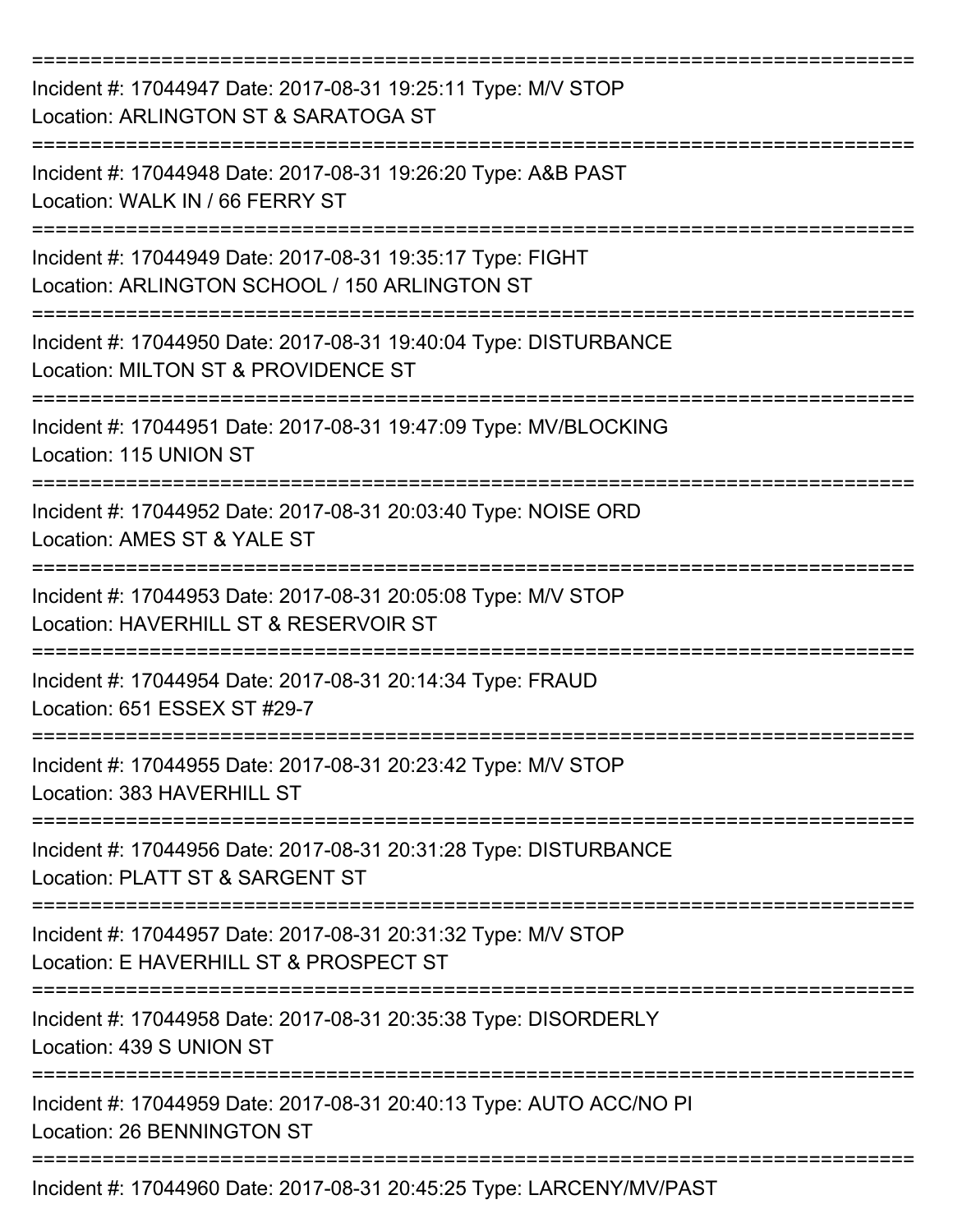| Incident #: 17044961 Date: 2017-08-31 20:50:31 Type: MEDIC SUPPORT<br>Location: TREMONT ST & IN THE REAR #7 |
|-------------------------------------------------------------------------------------------------------------|
| Incident #: 17044962 Date: 2017-08-31 21:16:03 Type: GENERAL SERV<br>Location: 36 HUDSON AV FL 2            |
| Incident #: 17044963 Date: 2017-08-31 21:19:27 Type: M/V STOP<br><b>Location: MAY</b>                       |
| Incident #: 17044964 Date: 2017-08-31 21:21:28 Type: M/V STOP<br>Location: ANDOVER ST & OSGOOD ST           |
| Incident #: 17044965 Date: 2017-08-31 21:22:11 Type: ALARM/BURG<br>Location: 195 LAWRENCE ST #2             |
| Incident #: 17044966 Date: 2017-08-31 21:28:35 Type: TOW OF M/V<br><b>Location: 9 FRANKLIN ST</b>           |
| Incident #: 17044967 Date: 2017-08-31 21:29:02 Type: WOMAN DOWN<br>Location: COMMON ST & FRANKLIN ST        |
| Incident #: 17044969 Date: 2017-08-31 21:32:28 Type: STOL/MV/PAS<br>Location: HAVERHILL ST & MAY ST         |
| Incident #: 17044968 Date: 2017-08-31 21:32:35 Type: SUICIDE ATTEMPT<br>Location: 42 MARBLE AV              |
| Incident #: 17044970 Date: 2017-08-31 21:37:39 Type: TRESPASSING<br><b>Location: 9 FRANKLIN ST</b>          |
| Incident #: 17044971 Date: 2017-08-31 21:45:18 Type: DISTURBANCE<br>Location: 80 SPRINGFIELD ST             |
| Incident #: 17044972 Date: 2017-08-31 21:48:50 Type: DRUG OVERDOSE<br>Location: 21 BUNKERHILL ST            |
| Incident #: 17044973 Date: 2017-08-31 21:57:02 Type: FIGHT<br>Location: 24 WINTHROP AV                      |
| Incident #: 17044974 Date: 2017-08-31 22:18:47 Type: LOUD NOISE                                             |

 $L = L$  .  $L = 4$  INMANN  $\Lambda$  T  $\Lambda$  FL  $\Lambda$